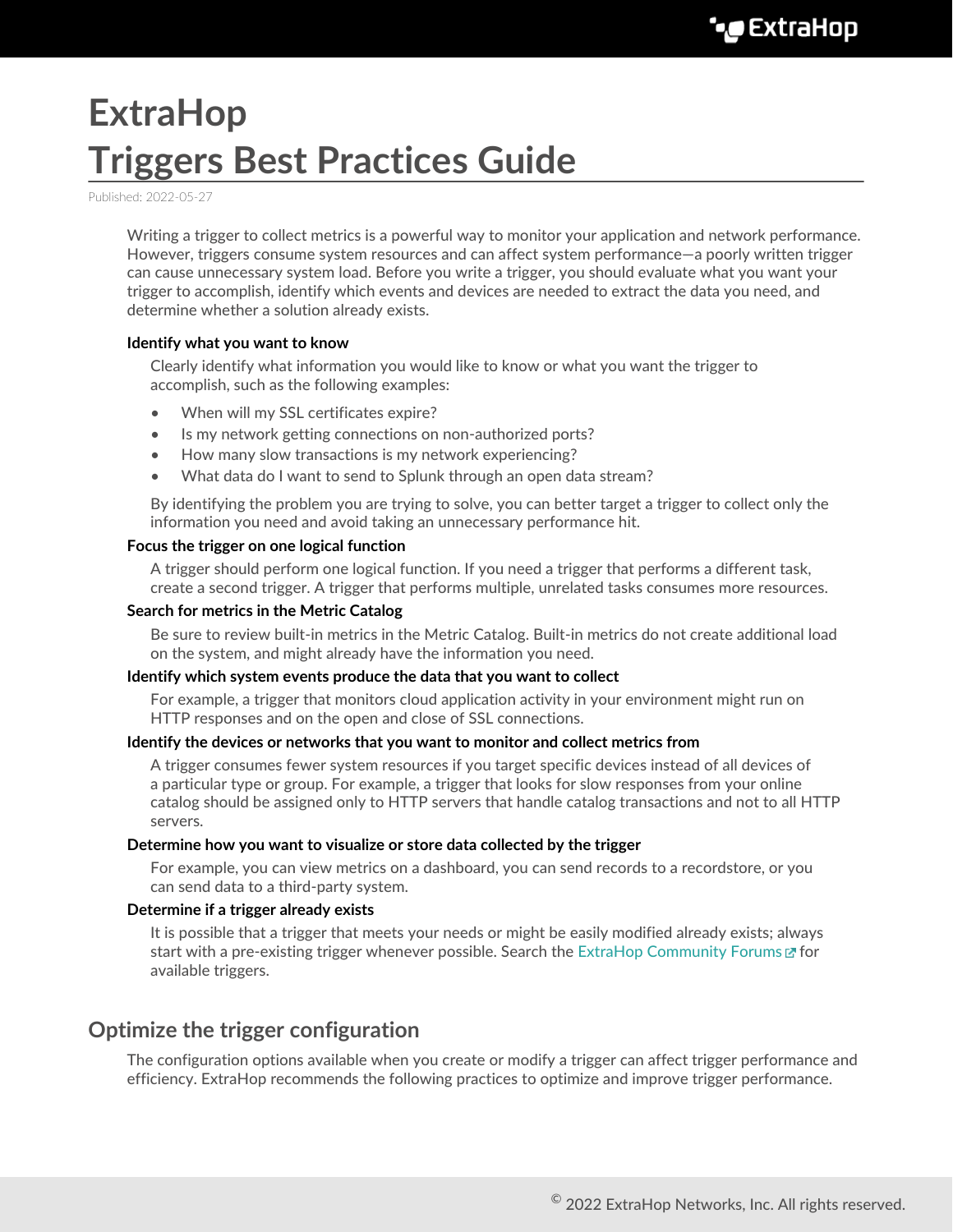#### **Take advantage of advanced trigger options**

If [advanced trigger options](https://docs.extrahop.com/8.9/extrahop-trigger-api/#advanced-trigger-options)  $\mathbb Z$  are available for the event the trigger runs on, we recommend that you configure applicable options to narrow the focus of the trigger and improve performance and results. For example, if you create a trigger that runs on the SSL\_PAYLOAD event, you can specify minimum and maximum port numbers so that the trigger only collects data from transactions within the specified port range.

#### **Assign the trigger to minimal resources**

Prevent the trigger from running unnecessarily by assigning the trigger to as few sources, such as devices, as possible. Do not select **Assign to all devices** when assigning the trigger, and avoid assignments to large device groups.

#### **Debug only when testing**

Debugging should be enabled only while actively working on your trigger. Debugging is useful for testing that the trigger runs and collects expected data; however, debugging is an unnecessary drain on resources and should be avoided in a production environment.

## **Write an optimized trigger script**

The following sections discuss general coding best practices as well as guidelines when working with API components and objects, such as session tables and records.

#### **Applying coding best practices**

When writing a trigger script, we recommend the following coding best practices to optimize and improve trigger performance.

#### **Fix trigger exceptions and errors immediately**

Exceptions severely affect performance. If exceptions or errors appear in a trigger's debug log, fix those issues immediately. If there are exceptions that cannot be easily avoided, you can attempt to handle the exception with a try/catch statement. The try/catch statement should be wrapped in a small function that does not perform any other operation.

In the example below, the  $JSSON$ . parse function results in an exception if the input is not in wellformed JSON syntax. Because there is no way to validate that the JSON syntax is well-formed prior to parsing, this task is wrapped in a small helper function.

```
function parseJSON(jsonString) {
   try {
        return JSON.parse(jsonString);
     } catch (e) {
        return null;
 }
}
let obj = parseJSON(HTTP.payload);
```
#### **Keep actions where they are needed in the script**

Move actions, such as string operations and access to properties, into the most exclusive branch that requires the action.

```
// inefficient: The cookies variable may not be needed
let cookies = HTTP.cookies;
if (HTTP.method === 'POST') {
 // process cookies
}
// optimized: Cookies are not accessed unless they are needed
if (HTTP.method === 'POST') \{ let cookies = HTTP.cookies;
```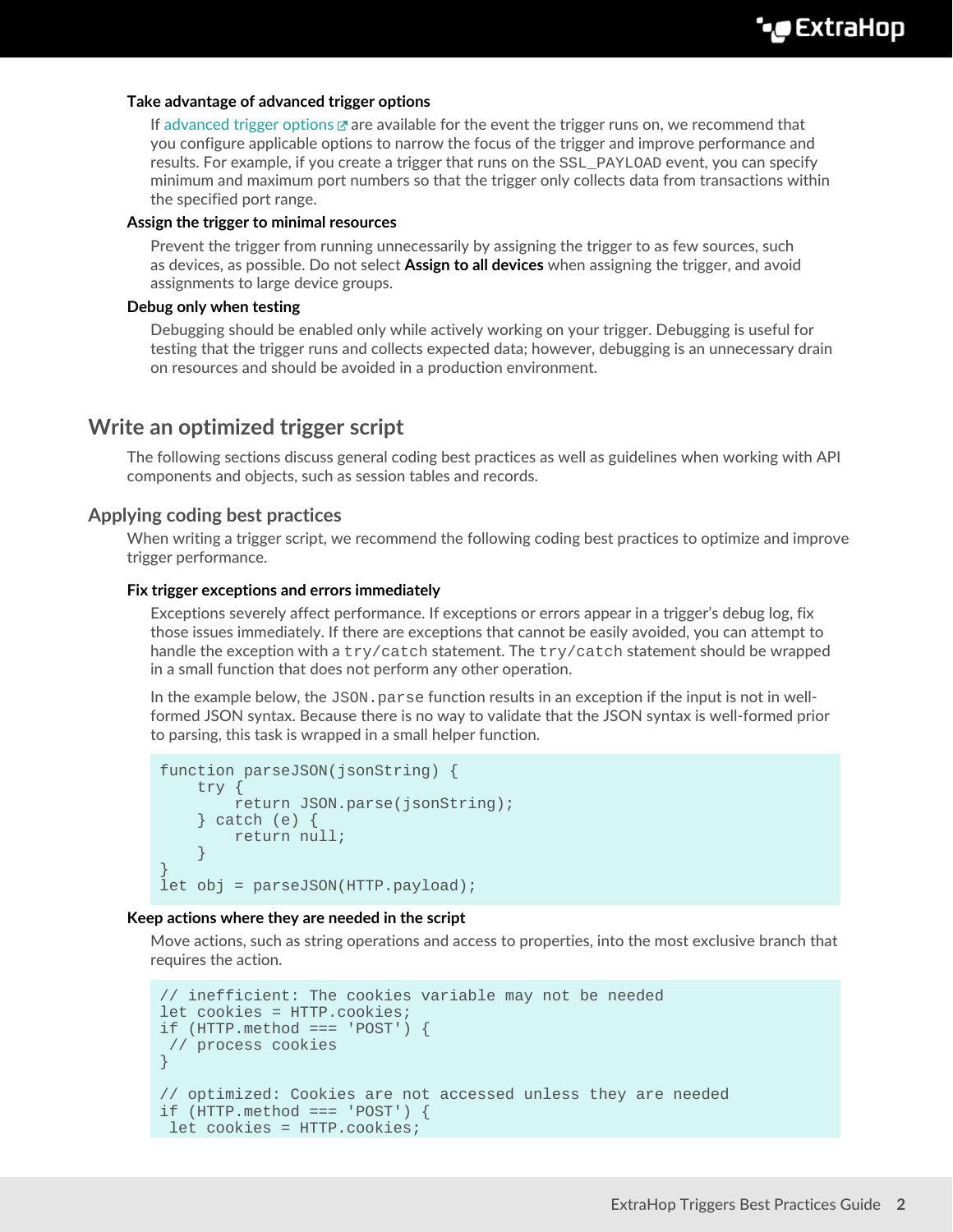```
 // process cookies
}
```
#### **Locally store often-accessed objects**

Conserve CPU cycles by locally storing applications, geolocations, devices, and other objects that are accessed multiple times.

```
// store object locally
let app = Application('example');
app.commit();
app.metricAddCount('custom', 1);
```
#### **Avoid variables in the debug statement**

Do not include a variable in the debug statement solely for the purposes of debugging when you are accessing a payload or other large object. Excluding variables from the debug statement enables you to comment out the debug line and maintain access to the payload information.

#### **Do not include the exit() function in the script**

Insert a return statement instead of the  $exit()$  global function, which is deprecated due to poor performance.

```
// avoid: slows the trigger down
HTTP.uri || exit();
// recommended
if (!HTTP.uri) return;
```
**Note:** The behavior of the return statement is different when inside of a nested function; in a nested function, the return statement exits only the current function, not the entire trigger.

#### **Do not include the eval() function in the script**

Triggers should not attempt to dynamically generate code at runtime; therefore, the  $eval()$ function is not supported by the ExtraHop Trigger API. Including the function in the trigger might cause unpredictable runtime errors.

#### **Prioritize regular expressions**

Apply the test() method with regular expressions instead of the match() method, when possible. Extracting a value with a regular expression is often faster than full parsing XML or query strings.

```
// slower search
let user = HTTP.parseQuery(payload).user;
// faster search
let match = /user=(.*)\times/1.\text{exec(payload)};
let user = match ? match[1] : null;
```
#### **Apply strict equality operators**

For comparisons, apply strict equality operators, such as triple equals  $(==)$  instead of loose equality (==), whenever possible. Strict equality operators are faster because they do not attempt type coercions, such as converting IP addresses to strings before comparing them.

#### **Do not include undeclared variables**

Declare variables with let, var, or const statements; never include undeclared variables.

```
// inefficient: The variable "cookies" is never declared
cookies = HTTP.cookies;
// optimized: The variable "cookies" is declared
let cookies = HTTP.cookies;
```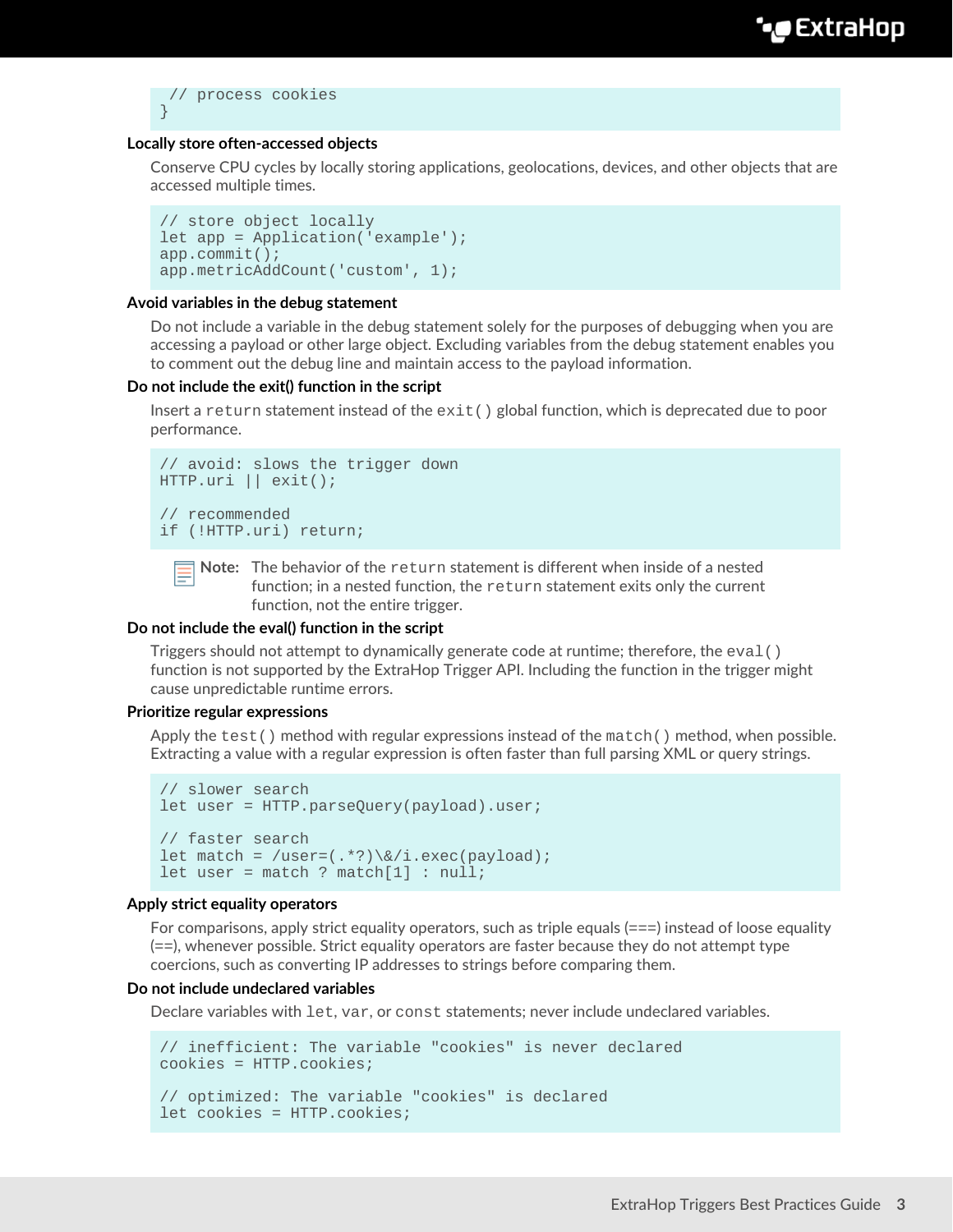#### **Organize the script with functions**

Functions are good for performance and code organization. Define functions at the beginning of the trigger if your trigger performs the same operation in different places in the trigger script, or if trigger operations can be logically separated into discrete parts.

#### **Organize helper functions at the top of the script**

Define helper functions at the top of the trigger script, rather than at the bottom, to improve readability and help the ExtraHop system better understand and run your code.

#### **Adding session tables**

The session table globally shares simple data types (such as strings) across all triggers and flows. Adhere to the following best practices when adding session tables to your trigger script.

#### **Increment counts in session tables**

When counting, call the Session.increment function instead of the Session.lookup or Session.replace functions. The Session.increment function is atomic and is therefore guaranteed to be correct across multiple trigger threads.

#### **Do not collect distinct count metrics with a session table**

A session table is not an optimal tool for counting the number of unique values, such as IP addresses, ports, or usernames, and is likely to cause performance problems. Instead, commit a custom distinct count metric with one of the following methods:

```
metricAddDistinct (
   name: String, 
    item: String|Number|IPAddress
)
metricAddDetailDistinct (
   name: String,
    key: String|IPAddress, 
    item: String|Number|IPAddress
)
```
#### **Do not create or iterate very large arrays or objects**

Adding large arrays or objects to a session table might reduce performance. For example, do not include multiple expiring keys, which have a  $\text{notify}$  = true value, in a trigger that runs on the SESSION EXPIRE event. In addition, do not call JSON.parse or JSON.stringify methods on large objects in the session table.

#### **Placing values in the Flow store**

The Flow store collects values across events on a single flow, such as a request/response pair. Adhere to the following best practices when placing values in the Flow store in a trigger script.

#### **Determine whether values are already available**

Before working with the  $Flow.setore$  property, check whether the values you want are already available directly from the ExtraHop Trigger API. Recent firmware versions have removed the need for a Flow store for a number of request properties that were commonly consumed in the response, such as HTTP.query and DB.statement.

#### **Add only needed values to the Flow store**

Avoid adding large objects to the  $_{\text{Flow}}$  store property if you only need a subset of the object values. For example, the following code stores only the TTL property value from the DNS. answers object, instead of storing all property values from the DNS. answers object:

```
Flow.store.ttl = DNS.answers[0].ttl;
```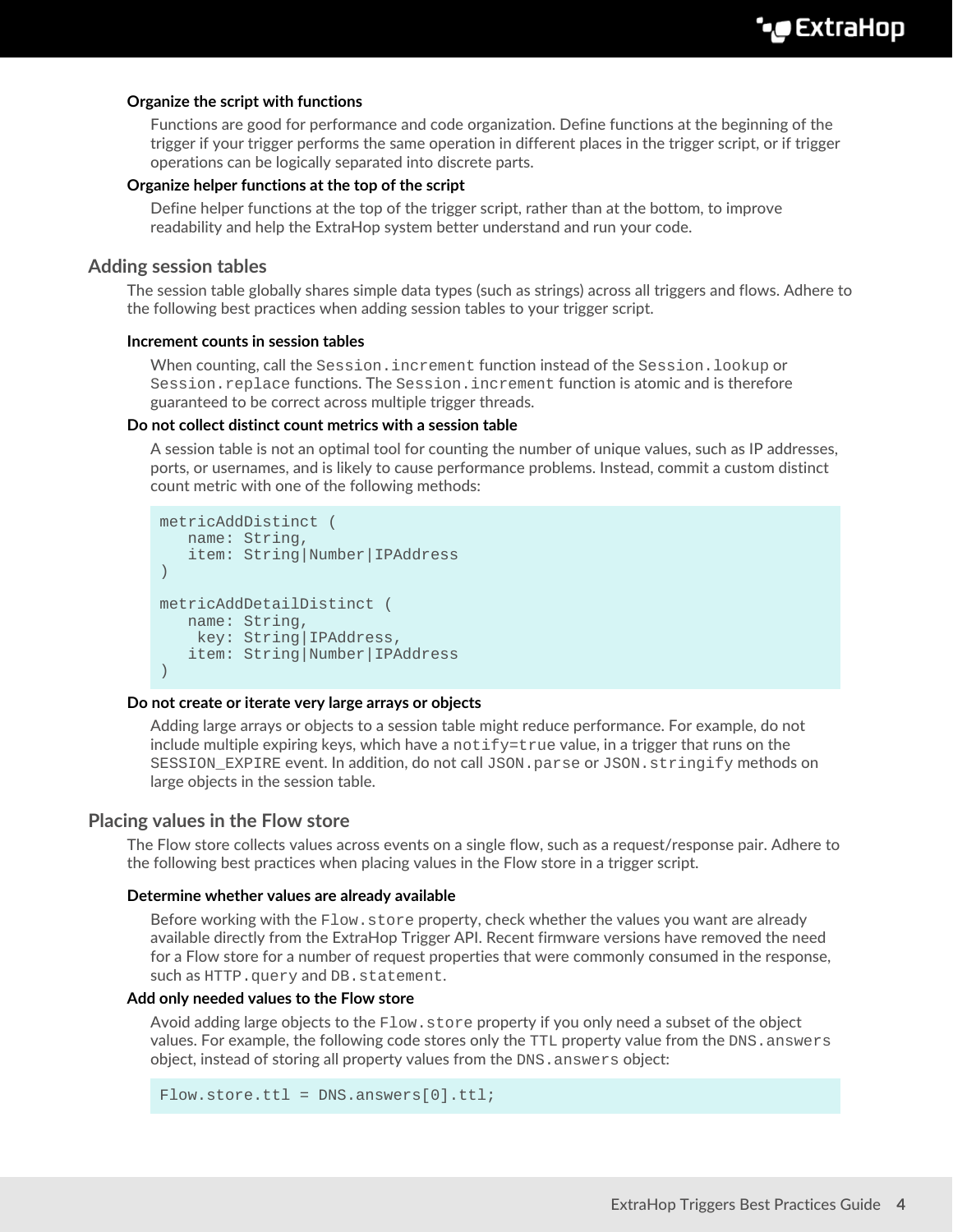#### **Clear values after they are no longer needed**

Clear Flow. store property values when they are no longer needed by setting the property value to null. Clearing the Flow store helps prevent errors in which the trigger processes the same value multiple times.

#### **Do not share Flow store values between triggers**

Do not access the Flow. store object to share values between different triggers running on the same event. The order in which triggers run when an event occurs is not guaranteed. If one trigger depends on the value of the Flow. store property from a second trigger, the value might not be as expected and could yield incorrect results in the first trigger.

#### **Creating custom records**

Custom metrics provide the flexibility to capture the data you need if the data is not already provided by the built-in protocol metrics on the ExtraHop system. Adhere to the following best practices when creating custom metrics through a trigger.

#### **Do not dynamically generate custom metric names**

Dynamically generating custom metric names will degrade performance and might prevent metrics from being automatically discovered in the Metric Catalog.

#### **Do not convert IP addresses to a string before adding them to custom metrics**

If you convert an IP address to a string before adding it as the detail in a custom metric, the ExtraHop system cannot retrieve attributes associated with the IP address, such as the associated device or hostname.

```
// avoid
Application("SampleApp").metricAddDetailCount("reqs.byClient",
 Flow.client.ipaddr.toString(), 1);
// recommended 
Application("SampleApp").metricAddDetailCount("reqs.byClient",
  Flow.client.ipaddr, 1);
```
#### **Storing data in records**

Records enable you to store and retrieve structured information about transaction, message, and network flows. Adhere to the following best practices when creating and storing records through a trigger.

#### **Limit accessing properties through the record object**

Avoid accessing properties through a record object, such as  $HTTP$ . record, if the properties are available in the protocol object or Flow object. When you access the record object, the record data is allocated in memory. Instead, access the record object when storing data in a modified custom record.

```
// avoid
let uri = HTTP.record.uri;
// recommended
let uri = HTTP.uri;
```
#### **Do not convert IP addresses to strings before storing them in records**

The ExtraHop system filters and sorts by IP addresses, which cannot be applied to strings such as CIDR blocks for IPv4 addresses.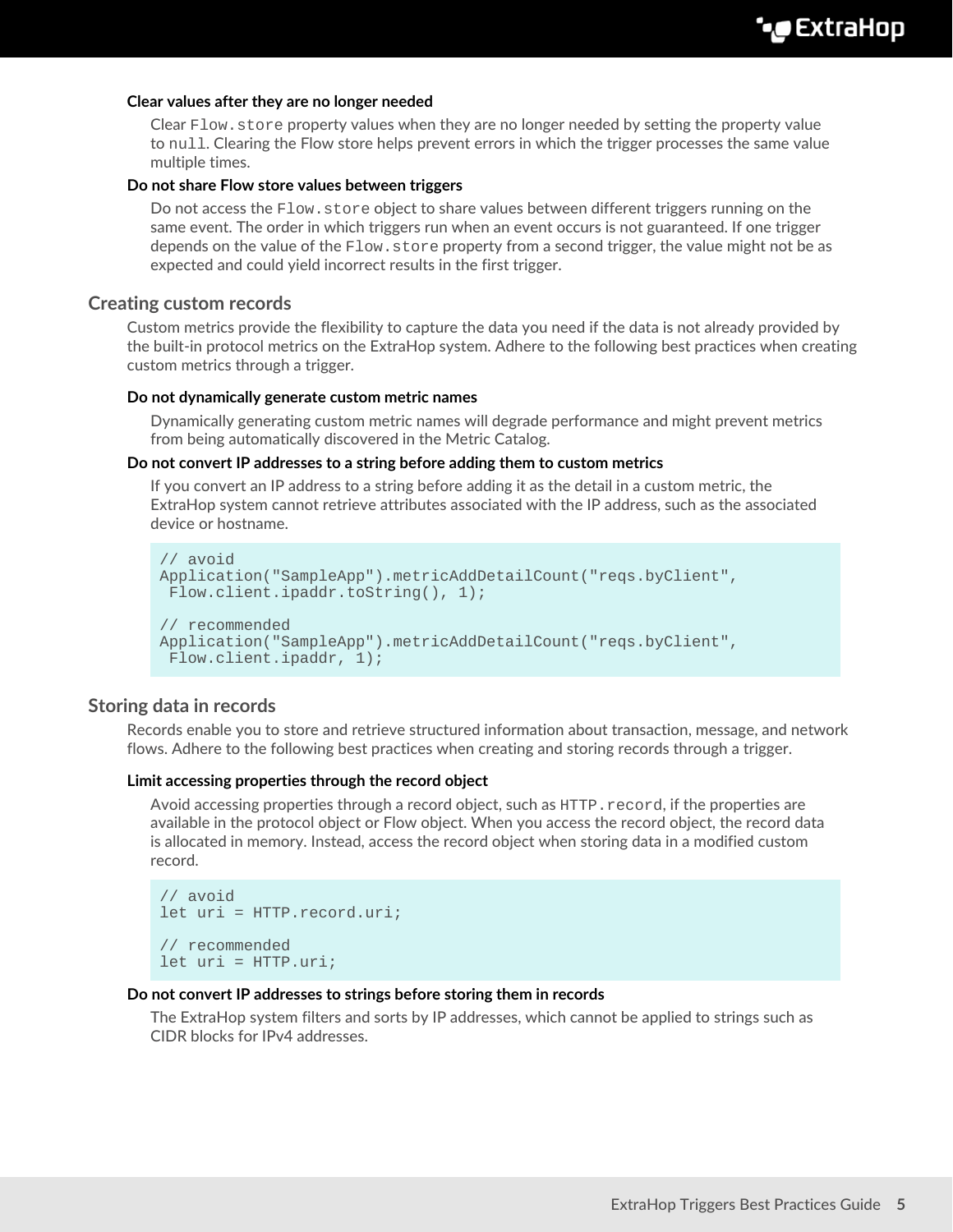### **Accessing the datastore**

Datastore triggers enable you to access aggregate metrics that are not available on transaction-based events such as HTTP\_REQUEST. Adhere to the following best practices when accessing the datastore through a trigger.

#### **Create datastore triggers sparingly**

Datastore trigger resources are very limited. Where possible, avoid running triggers on the following datastore events:

- ALERT\_RECORD\_COMMIT
- METRIC\_RECORD\_COMMIT
- METRIC\_CYCLE\_BEGIN
- METRIC\_CYCLE\_END

For example, if you only want to access a session table periodically, run the trigger on the SESSION\_EXPIRE event instead of the METRIC\_CYCLE\_END event.

#### **Configure advanced options when committing metric records**

Ensure that [advanced trigger options](https://docs.extrahop.com/8.9/extrahop-trigger-api/#advanced-trigger-options)  $\mathbb Z$  are configured for triggers that run on the METRIC\_RECORD\_COMMIT event. Specifically, we recommend that you configure a 30-second metric cycle for triggers that run on the METRIC\_RECORD\_COMMIT event.

## **Evaluate trigger performance**

You can monitor and assess the impact of triggers running on your ExtraHop system in a couple of ways. You can view performance information for an individual trigger and you can view several charts that indicate the collective impact of all of your triggers on the system.

#### **View the performance of an individual trigger**

You can check whether a trigger has any errors or exceptions from the Debug Log tab in the Edit Trigger pane. Access the Triggers page by clicking the System Settings icon in the ExtraHop system.

```
PROBLEMS @0 A0
                     DEBUG LOG
[Wed Jun 12 12:36:57] Committing Database record for event type DB_RESPONSE.
[Wed Jun 12 12:37:27] Committing Database record for event type DB_RESPONSE.
[Wed Jun 12 12:37:47] Committing Database record for event type DB_RESPONSE.
[Wed Jun 12 12:38:25] Committing Database record for event type DB RESPONSE.
[Wed Jun 12 12:38:53] Committing Database record for event type DB_RESPONSE.
[Wed Jun 12 12:39:28] Committing Database record for event type DB_RESPONSE.
[Wed Jun 12 12:39:58] Committing Database record for event type DB_RESPONSE.
[Wed Jun 12 12:40:26] Committing Database record for event type DB_RESPONSE.
[Wed Jun 12 12:40:58] Committing Database record for event type DB_RESPONSE.
```
You can view the performance cost of a running trigger on the Capture Trigger Load chart in the Edit Trigger tab. The chart displays a trigger performance graph that tracks the number of cycles the trigger has consumed within a given time interval. You can hover over a data point to display key performance metrics at a single point in time.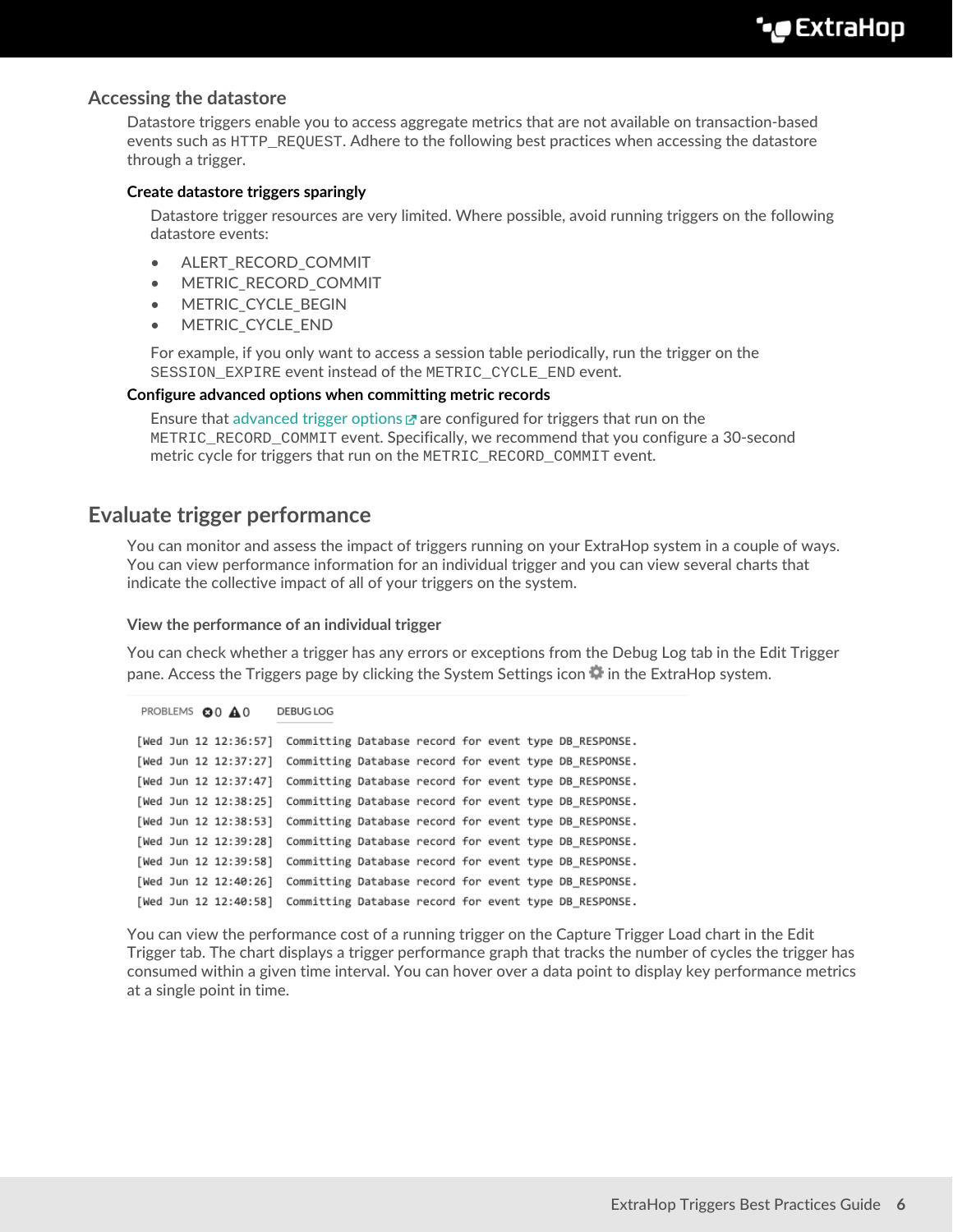# Capture Trigger Load @ 0% 13:15:00  $10K$  $1K$ 0

The hover tip includes the following information:

- The most and least cycles the trigger consumed to process a single event.
- The number of times the trigger ran and the percentage of times the trigger ran compared to all triggers that ran in the same time range.
- The total number of cycles consumed by the trigger and the percentage of cycles consumed compared to all triggers that ran in the same time range.

#### **View the performance of all triggers on the system**

The System Health page contains several charts that provide an at-a-glance view of the triggers running on the ExtraHop system. Access the System Health page by clicking the System Settings icon in the ExtraHop system.

By viewing the system health charts described in the following guidelines, you can monitor for problems that can affect system performance or result in incorrect data.

#### **Verify that the trigger is running**

The [Trigger Details](https://docs.extrahop.com/8.9/system-health-overview/#trigger-details)  $\mathbb Z$  chart displays all triggers running on the system. If the trigger you just created or modified is not listed, you might have an issue with the trigger script.

#### **Monitor for unexpected activity**

The [Trigger Executes and Drops](https://docs.extrahop.com/8.9/system-health-overview/#trigger-executes-and-drops)  $\mathbb Z$  chart can display bursts of trigger activity that might indicate inefficient behavior from one or more triggers. If any bursts are displayed, view the [Trigger Executes](https://docs.extrahop.com/8.9/system-health-overview/#trigger-executes-by-trigger) [by Trigger](https://docs.extrahop.com/8.9/system-health-overview/#trigger-executes-by-trigger)  $\mathbb E$  chart to locate any trigger consuming higher resources than average, which can indicate that the trigger has a poorly-optimized script that is affecting performance.

#### **Check for unhandled trigger exceptions**

The [Trigger Exceptions by Trigger](https://docs.extrahop.com/8.9/system-health-overview/#trigger-exceptions-by-trigger)  $\mathbb Z$  chart displays any exceptions caused by triggers. Exceptions are a large contributor to system performance issues and should be corrected immediately.

#### **Check for triggers dropped from the queue**

The [Trigger Executes and Drops](https://docs.extrahop.com/8.9/system-health-overview/#trigger-executes-and-drops)  $\mathbb Z$  chart displays the number of triggers that have been dropped from the trigger queue. A common cause of dropped triggers is a long-running trigger that is dominating resource consumption. A healthy system should have 0 drops at all times.